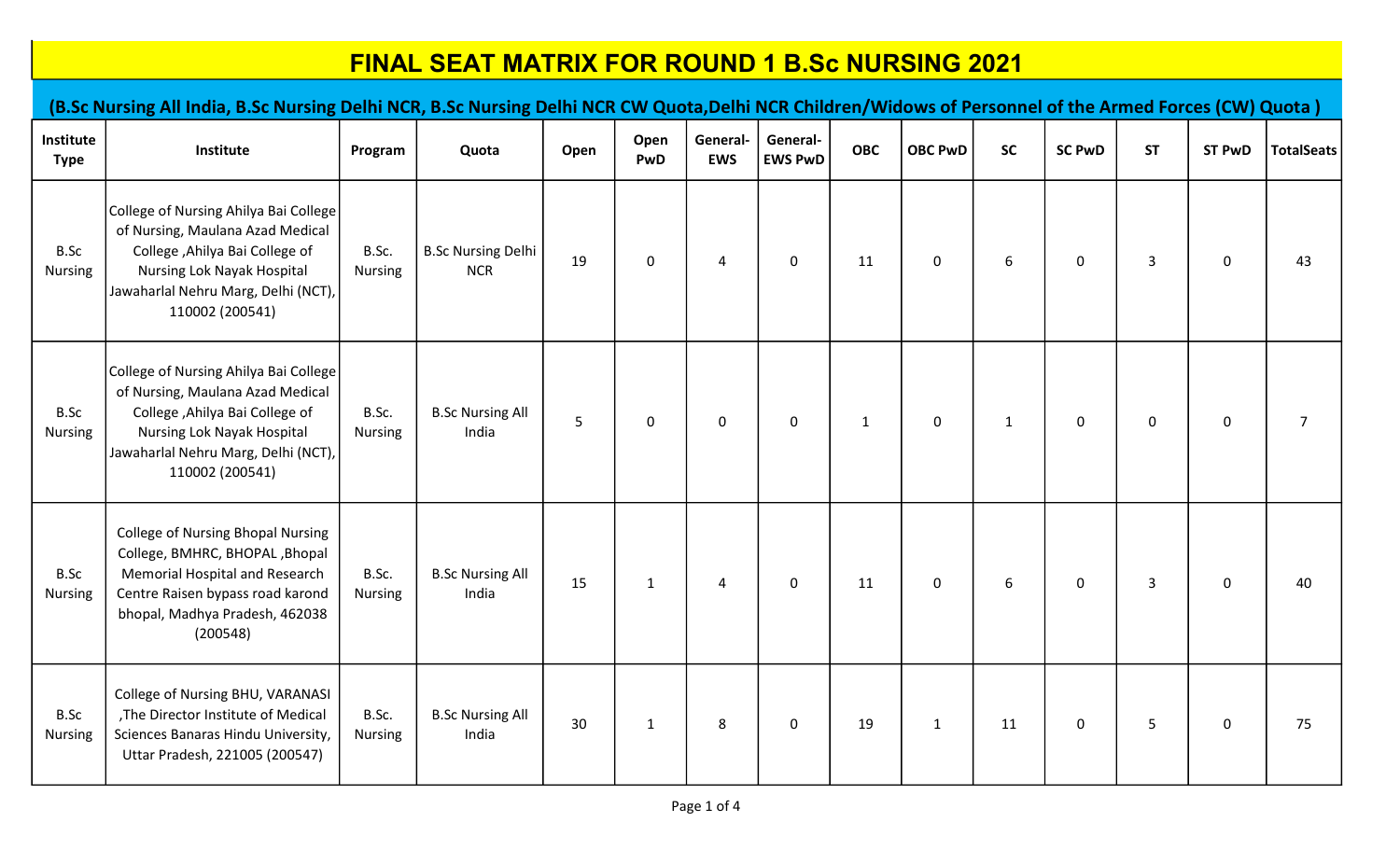|                        | (B.Sc Nursing All India, B.Sc Nursing Delhi NCR, B.Sc Nursing Delhi NCR CW Quota,Delhi NCR Children/Widows of Personnel of the Armed Forces (CW) Quota) |                         |                                                                                   |                |                |                |             |              |              |              |              |              |             |    |
|------------------------|---------------------------------------------------------------------------------------------------------------------------------------------------------|-------------------------|-----------------------------------------------------------------------------------|----------------|----------------|----------------|-------------|--------------|--------------|--------------|--------------|--------------|-------------|----|
| B.Sc<br><b>Nursing</b> | College of Nursing Dr. RML Hospital,<br>New Delhi , Baba Kharak Singh Marg<br>College of Nursing Dr RML Hospital,<br>Delhi (NCT), 110001 (200542)       | B.Sc.<br><b>Nursing</b> | <b>B.Sc Nursing All</b><br>India                                                  | 21             | $\mathbf{1}$   | 5              | $\mathbf 0$ | 13           | $\mathbf{1}$ | 6            | $\mathbf{1}$ | 4            | $\pmb{0}$   | 52 |
| B.Sc<br><b>Nursing</b> | College of Nursing Dr. RML Hospital,<br>New Delhi , Baba Kharak Singh Marg<br>College of Nursing Dr RML Hospital,<br>Delhi (NCT), 110001 (200542)       | B.Sc.<br><b>Nursing</b> | <b>B.Sc Nursing Delhi</b><br><b>NCR CW Quota</b>                                  | $\mathbf{1}$   | $\mathbf 0$    | $\mathbf 0$    | $\mathbf 0$ | $\mathbf{1}$ | $\mathbf 0$  | $\mathbf{1}$ | $\mathbf 0$  | $\mathbf 0$  | $\pmb{0}$   | 3  |
| B.Sc<br><b>Nursing</b> | <b>College of Nursing Florence</b><br>Nightingale CON, New Delhi<br>,collegeofnursinggtbh@gmail.com,<br>Delhi (NCT), 110095 (200543)                    | B.Sc.<br><b>Nursing</b> | <b>B.Sc Nursing Delhi</b><br><b>NCR</b>                                           | 23             | $\overline{2}$ | $\overline{7}$ | $\mathbf 0$ | 16           | $\mathbf{1}$ | 10           | $\mathbf 0$  | 5            | $\mathbf 0$ | 64 |
| B.Sc<br><b>Nursing</b> | <b>College of Nursing Florence</b><br>Nightingale CON, New Delhi<br>,collegeofnursinggtbh@gmail.com,<br>Delhi (NCT), 110095 (200543)                    | B.Sc.<br><b>Nursing</b> | <b>B.Sc Nursing All</b><br>India                                                  | 4              | $\mathbf 0$    | $\mathbf{1}$   | $\mathbf 0$ | $\mathbf{3}$ | $\mathbf 0$  | $\mathbf{1}$ | $\mathbf 0$  | $\mathbf{1}$ | $\mathbf 0$ | 10 |
| B.Sc<br>Nursing        | <b>College of Nursing Florence</b><br>Nightingale CON, New Delhi<br>,collegeofnursinggtbh@gmail.com,<br>Delhi (NCT), 110095 (200543)                    | B.Sc.<br>Nursing        | Delhi NCR<br>Children/Widows<br>of Personnel of the<br>Armed Forces (CW)<br>Quota | $\overline{2}$ | $\mathbf 0$    | $\mathbf 0$    | $\mathbf 0$ | $\mathbf{1}$ | $\mathbf 0$  | $\mathbf 0$  | $\mathbf 0$  | $\mathbf 0$  | $\pmb{0}$   | 3  |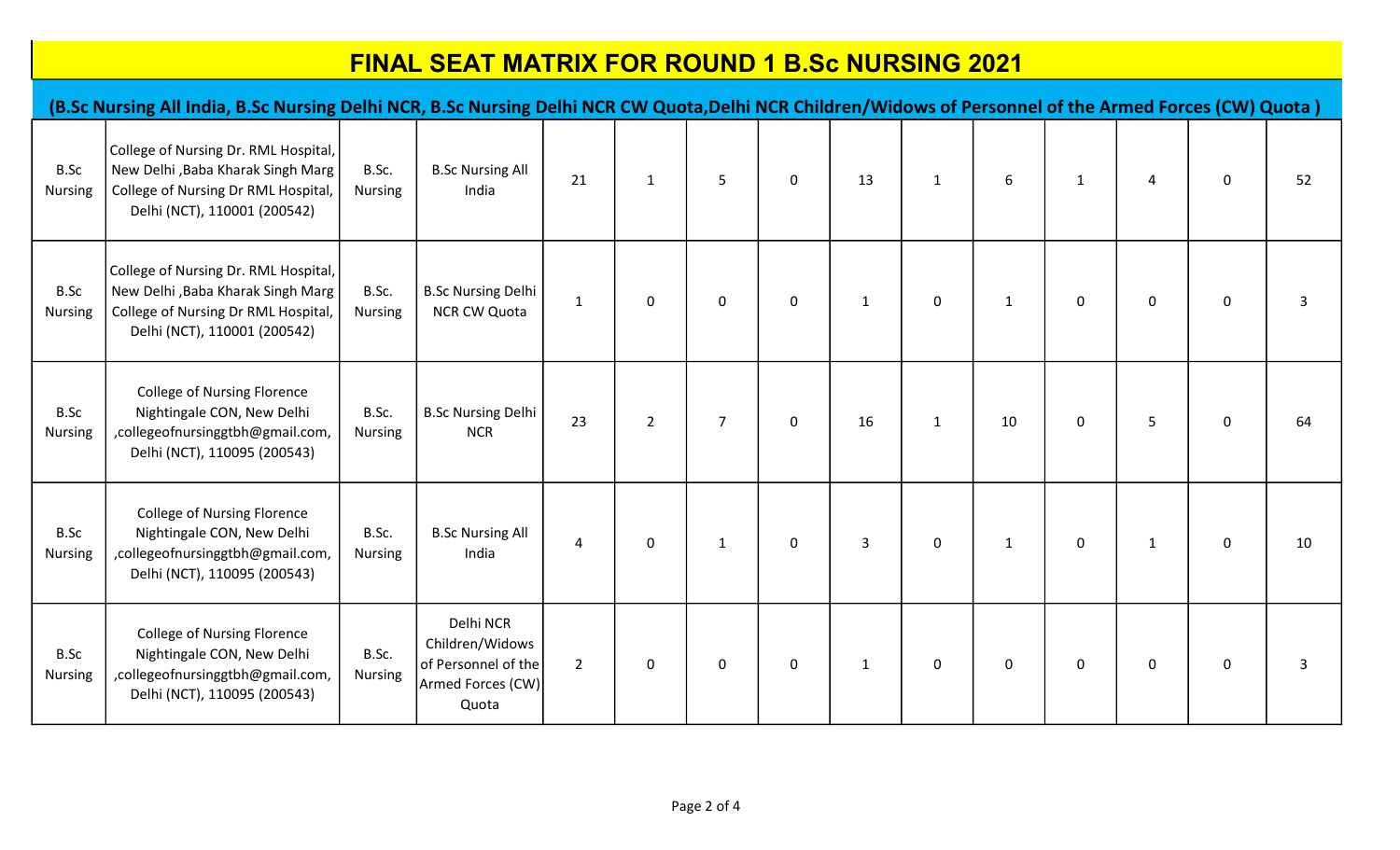|                        | (B.Sc Nursing All India, B.Sc Nursing Delhi NCR, B.Sc Nursing Delhi NCR CW Quota, Delhi NCR Children/Widows of Personnel of the Armed Forces (CW) Quota)               |                         |                                           |                |              |              |              |              |              |              |              |                |              |    |
|------------------------|------------------------------------------------------------------------------------------------------------------------------------------------------------------------|-------------------------|-------------------------------------------|----------------|--------------|--------------|--------------|--------------|--------------|--------------|--------------|----------------|--------------|----|
| B.Sc<br>Nursing        | College of Nursing LHMC, New Delhi<br>, College of Nursing Lady Hardinge<br>Medical College & Associated<br>Hospitals New Delhi, Delhi (NCT),<br>110001 (200544)       | B.Sc.<br><b>Nursing</b> | <b>B.Sc Nursing All</b><br>India          | 23             | $\mathbf{1}$ | 4            | $\mathbf{1}$ | 15           | $\mathbf{1}$ | 10           | $\mathbf{0}$ | $\overline{4}$ | 0            | 59 |
| B.Sc<br><b>Nursing</b> | College of Nursing LHMC, New Delhi<br>, College of Nursing Lady Hardinge<br>Medical College & Associated<br>Hospitals New Delhi, Delhi (NCT),<br>110001 (200544)       | B.Sc.<br><b>Nursing</b> | <b>B.Sc Nursing Delhi</b><br>NCR CW Quota | $\mathbf{1}$   | 0            | $\mathbf{1}$ | $\mathbf 0$  | $\mathbf{1}$ | $\mathbf 0$  | $\pmb{0}$    | $\mathbf 0$  | $\mathbf 0$    | $\mathbf 0$  | 3  |
| B.Sc<br><b>Nursing</b> | College of Nursing RAK CON, New<br>Delhi , Rajkumari Amrit Kaur College<br>of Nursing Lajpat Nagar IV Near<br>Moolchand Metro Station, Delhi<br>(NCT), 110024 (200545) | B.Sc.<br>Nursing        | <b>B.Sc Nursing All</b><br>India          | 24             | $2^{\circ}$  | 8            | $\mathsf 0$  | 18           | $\mathbf{1}$ | 9            | $\mathbf{1}$ | $\overline{4}$ | $\mathbf{1}$ | 68 |
| B.Sc<br>Nursing        | College of Nursing RAK CON, New<br>Delhi , Rajkumari Amrit Kaur College<br>of Nursing Lajpat Nagar IV Near<br>Moolchand Metro Station, Delhi<br>(NCT), 110024 (200545) | B.Sc.<br><b>Nursing</b> | <b>B.Sc Nursing Delhi</b><br>NCR CW Quota | $\overline{2}$ | 0            | $\mathbf 0$  | $\mathbf 0$  | $\mathbf{1}$ | $\mathbf 0$  | $\mathbf{1}$ | $\mathbf 0$  | $\mathbf{1}$   | 0            | 5  |